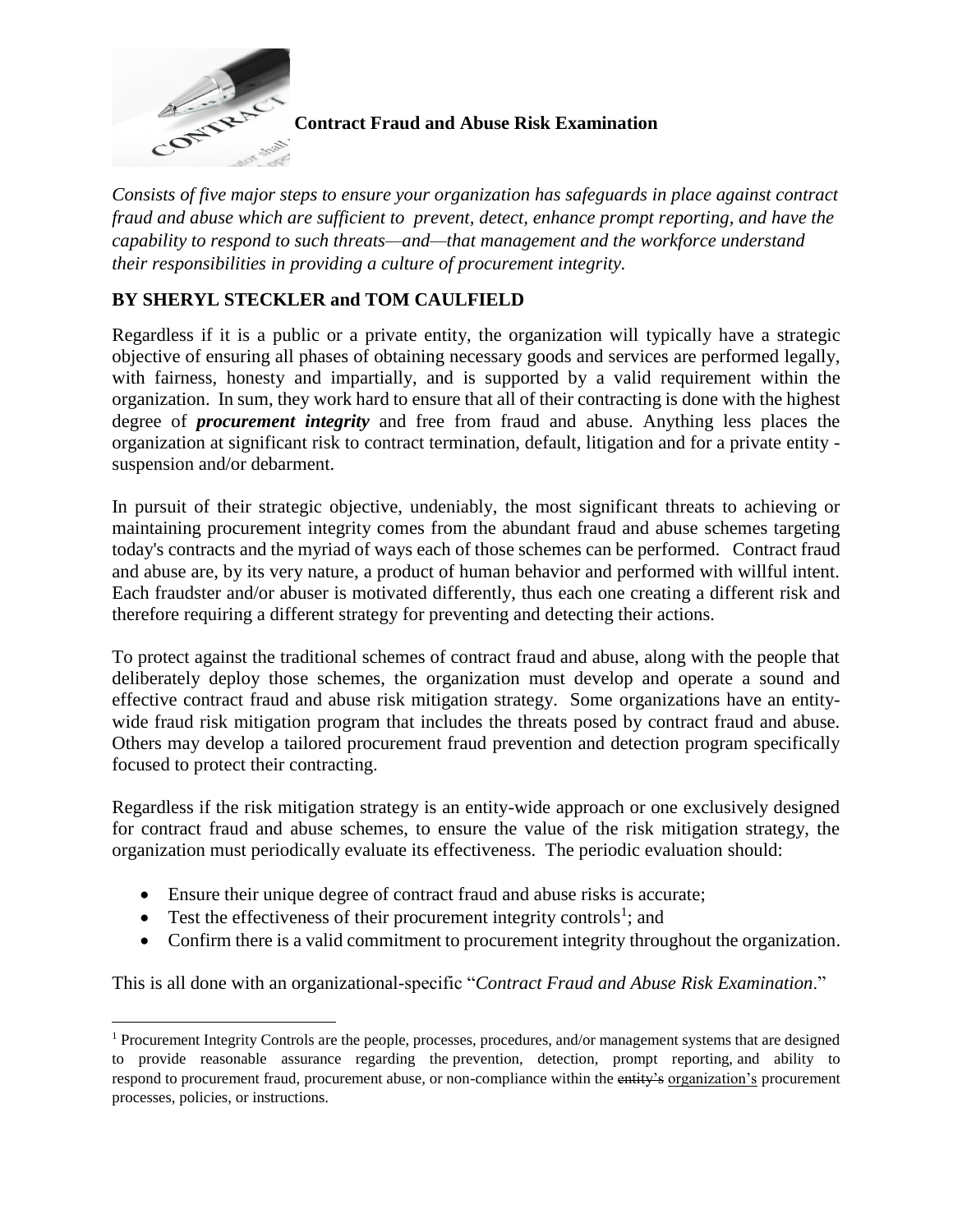#### **Risk Assessment vs. Risk Examination:**

Many times people will mistakenly confuse the difference between a risk assessment and a risk examination. A "risk assessment" is designed toward the risk of financial statement fraud, asset misappropriation, and/or corruption. The purpose is to identify, measure, prioritize, and evaluate risks so that a risk management program/strategy can be later designed.

Once the risk management program/strategy is designed and operating for a period of time, periodically the effectiveness of the program/strategy needs to be evaluated and that is done with a "risk examination". In others words, risk examinations are evaluating the risk mitigation program/strategy's effectiveness in protecting against identified risks. When looking at an organization's contracting, a "*contract fraud and abuse risk examination*" is designed specifically to evaluate the effectiveness of the organization's policies, procedures, and operations to protect against the risk of contract fraud and/or abuse.

There are five major steps to a contract fraud and abuse risk examination.**<sup>i</sup>**

- 1. *Documentation Analysis*
- 2. *Risk Theory Development*
- 3. *Structured Interviews*
- 4. *Vulnerabilities Testing*
- 5. *Report the Findings*

### *Documentation Analysis*

Using existing organizational documents:

- Identify, review, and perform an estimate of the existing procurement integrity controls' effectiveness against the traditional contract fraud and abuse schemes; and
- Pinpoint any of the procurement integrity controls that are not found within the current documentation.

Along with analyzing documents you should:

- Assess the complexity of the procurement processes' the more complex a process, the greater the chance that fraud will slip through the cracks;
- Examine the average number of transactions the more transactions, the easier it is to hide misconduct;
- Determine if a procurement process is manual or automated. Manual processes may allow for employees' manipulation. Automated systems have "touch points" in which employees can enter, alter, and/or extract data; and
- Compare procedures and policies to maintaining and promoting a culture of procurement integrity with those of industry standards (i.e. ethics policy, anti-fraud policy, whistleblower policy, training requirements related to ethics, etc.).

# *Risk Theory Development*

Utilizing the results of the documentation analysis, a "*Risk Theory*" is developed – theorize your best guess as to how a fraud scheme could corrupt your procurement processes and by who. As part of your theory development, you should establish as many "risk theories" as possible on how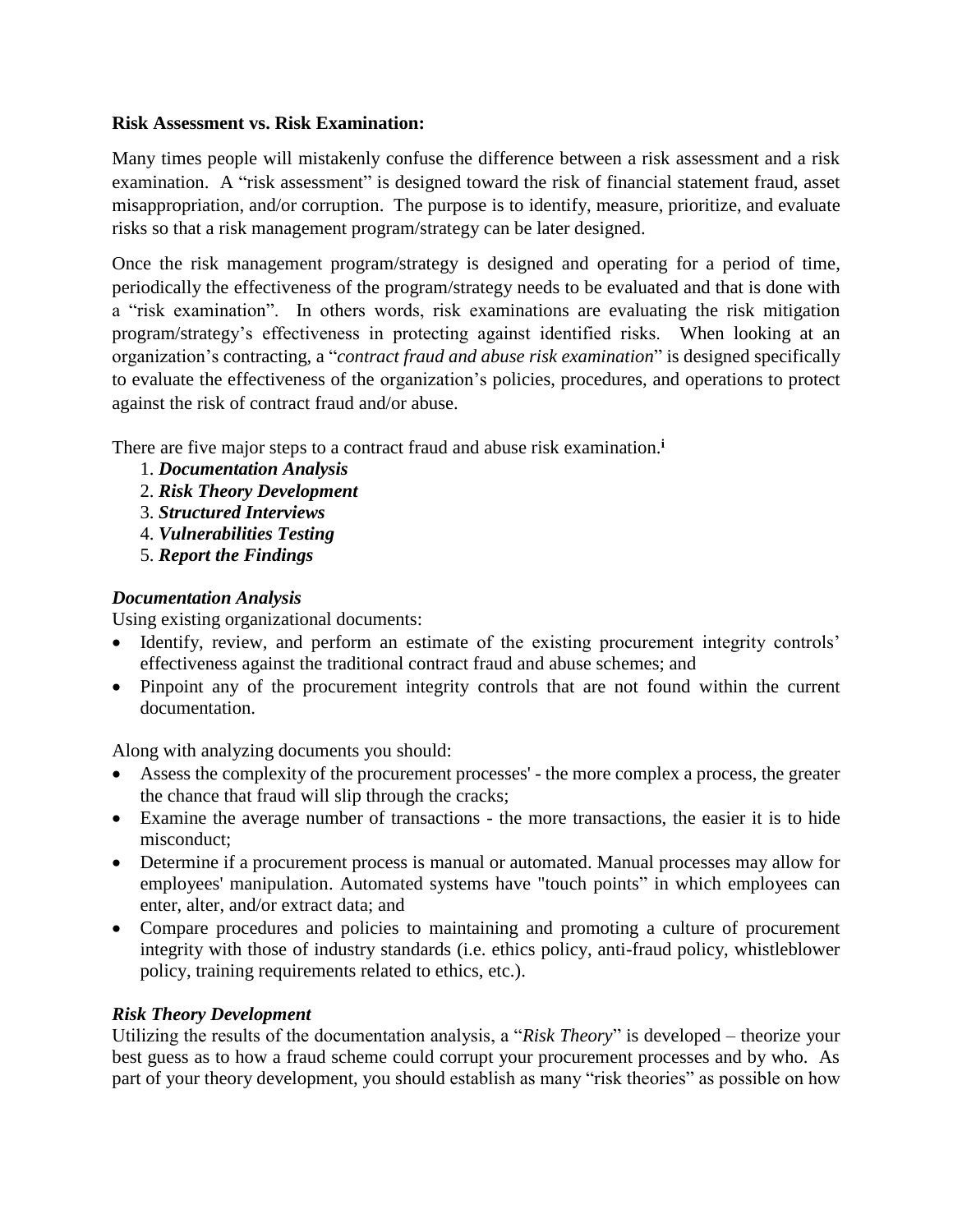a particular portion of the documented procurement processes could be compromised focusing on the following elements;

- o The specific scheme(s) that could compromise the process;
- o At which decision point (occupation/person) would the specific scheme(s) occur; and
- o The steps required for the scheme(s) to transpire.

*Keep in mind, the ability to identify specific contract fraud and abuse schemes depends on the assessors' knowledge of this area. Because much of this portion of the examination is anticipating the behavior of a potential perpetrator(s), the assessors should have a background in the detection and prevention of contract fraud and abuse, procurements, assessing procurement integrity controls, risk mitigation strategies, fraud risk theory development, and organizational culture.*

### *Structured Interviews*

The next steps of an examination would be performing both management and workforce interviews. With Executive Management interviews you would want to identify the following:

- Management's perception of areas within procurement and operations that are vulnerable to certain fraud and abuse schemes;
- The potential financial, operational, and reputational impacts of a successful fraud or abuse scheme;
- The degree of potential noncompliance with internal procurement policies, procedures, and/or processes designed to prevent and detect fraud and abuse (i.e., procurement integrity controls); and
- Management's contract fraud and abuse risk response and tolerance thresholds.

With workforce/employee interviews you would want to identify the following:

- Workforce's perception of vulnerability of the traditional procurement fraud and abuse schemes;
- Obtain their understanding on the effectiveness of the procurement integrity controls;
- Gage their belief of likelihood of occurrence of the "contract fraud and abuse risk theories;" and
- Determine any differences between management and the workforce in perceptions of vulnerabilities, risk tolerance, risk response, and commitment to procurement integrity.

*It is important, early in the interviews, to reinforce the purpose of the interview is to obtain the employees' perceptions on vulnerabilities to their organization's processes and not to identify misconduct by co-workers. Prior to the interviews, a management decision must be made regarding the degree of confidentiality that will be allowed during the interviews.* 

# *Vulnerability Testing*

The testing of procurement fraud and abuse risk theories has the potential of developing actual fraudulent events and therefore protocols need to be established prior to initiating this step when/if fraud indicators are identified. With each of the more likely procurement fraud and abuse schemes identified:

- Interview the employees directly linked to that particular procurement process and obtain the interviewees' perceptions on the probability of occurrence and compromise; and
- Identify with the employee any possible causal factors and potential mitigation solutions.